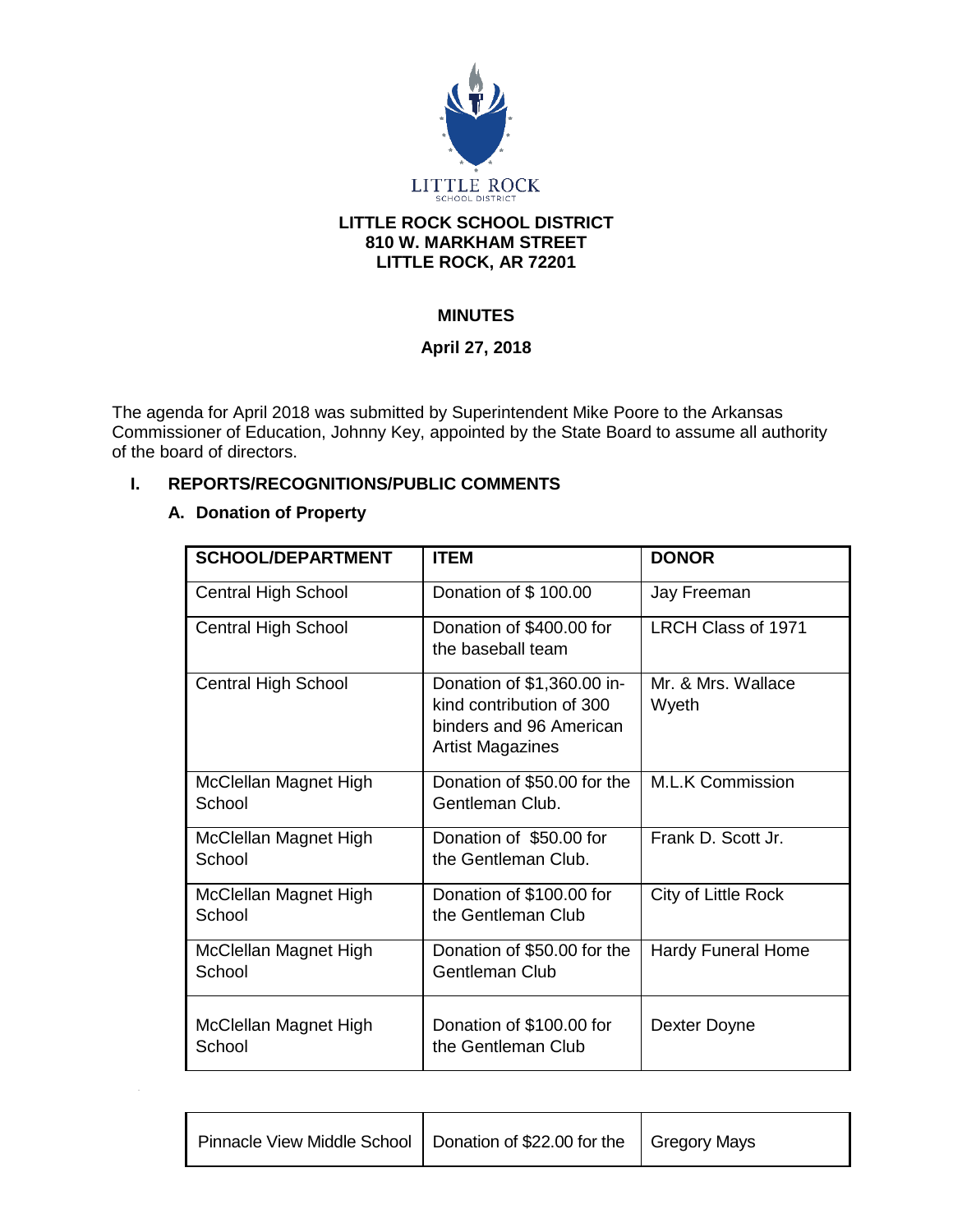#### **April 27, 2018 Page 2**

|                             | band program                                     |                                         |
|-----------------------------|--------------------------------------------------|-----------------------------------------|
| Pinnacle View Middle School | Donation of \$10.00 for the<br>band program      | Ameen Panai                             |
| Pinnacle View Middle School | Donation of \$5.00 for the<br>band program       | <b>Shelli Stine</b>                     |
| Pinnacle View Middle School | Donation of \$60.00 for the<br>band program      | Kim Peel                                |
| Watson Intermediate School  | Donation of \$300.00 for<br>the Athletic Banquet | LR Black Police officers<br>Association |
| Watson Intermediate School  | Donation of \$200.00 for<br>the 25 book campaign | Arvest Bank (Tayna<br>James)            |

#### **II. CONSENT ITEMS**

#### **A. Minutes for March and April 2018**

Minutes for regular meeting on March 29, 2018 and special meeting April 4 and April 17, 2018 were submitted and **approved**.

#### **III. BOARD POLICY AND REGULATIONS REVIEW**

# **A. First Reading – Adoption of Section 3 of the LRSD Board Policies – Licensed Personnel**

Administration adopted AR School Board Association model policies and adapted them specifically for LRSD to replace former board policies. Commissioner Key approved adoption of the policies in August 2017. However, Section 3 had not been previously approved for adoption. Following this submission, Commissioner Key tabled Section 3 and requested clarifications.

#### **B. Policy Update – Section 5.17 Honor Roll and Honor Graduates**

Section 5.17 of the LRSD Board Policies which governs honor roll, graduation with honors, valedictorian and salutatorian designations was submitted for approval of updates made since the initial approval of the LRSD Board Policies in August 2017. The updates were **approved.**